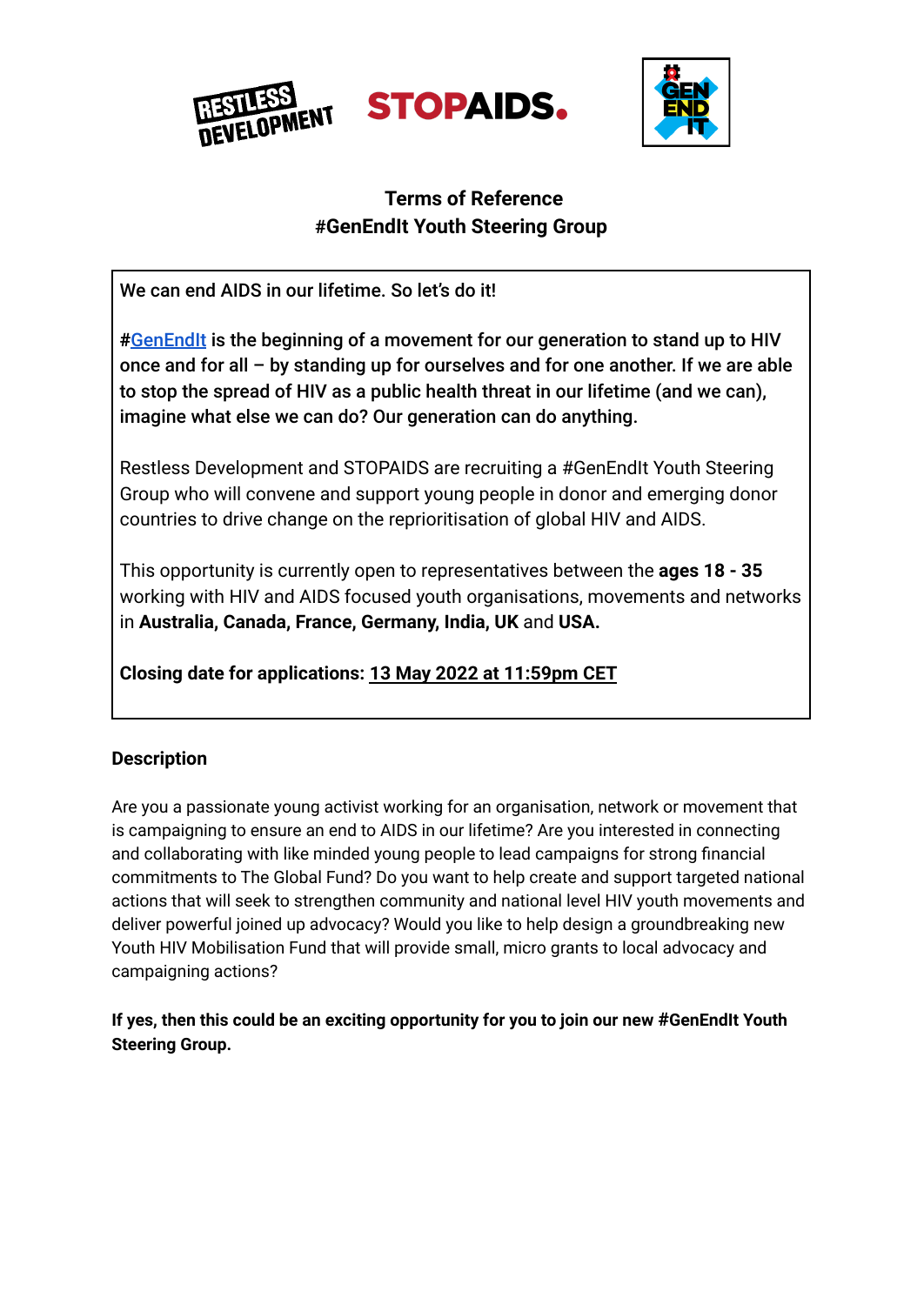

**STOPAIDS.** 



# **Background**

HIV continues to be one of the greatest challenges of our time.

Since the discovery of HIV in 1981, it is estimated over 30 million people have died from AIDS-related illnesses. Every day, around 2,000 people will die of AIDS-related illnesses and another 5,000 will contract HIV; a staggering 1 in 3 of these will be between the ages of 15-24.

We have the tools and the knowledge to end the epidemic. So what's stopping us?

Young people are one of the populations most vulnerable to HIV and will be directly affected by the decisions we make today. The future of the HIV epidemic is in the hands of young people and by combining our energy with the commitment of the public, and the work of those focused on the epidemic, we can tackle it head on and shift the course of history.

This is our chance, our window of opportunity. Let's create a movement of awareness, discussion, storytelling, empathy, accountability, and mobilisation owned by everyone. By joining forces and working together across platforms, across communities, and across industries, we can inspire and be the new generation of activists that will commit to ending HIV and AIDS in our lifetime.

### **#GenEndIt**

#GenEndIt's work focuses primarily on creating a global community of youth activists in partnership with a coalition of organisations championing young people who share a common commitment to ending HIV and AIDS.

**The work that Restless Development and STOPAIDS are leading together as part of #GenEndIt is specifically targeted at donor and emerging donor countries to drive change on the reprioritisation of global HIV and AIDS.**

Read more about #GenEndIt [HERE](https://www.genendit.com/about/).

### **Youth Steering Group**

Restless Development and STOPAIDS are recruiting a new Youth Steering Group that will convene and support young people in donor and emerging donor countries to drive change on the reprioritisation of global HIV and AIDS.

This Group will be made up of youth representatives between the **ages of 18 - 35** who are working with HIV and AIDS focussed youth organisations, movements and networks in **Australia, Canada, France, Germany, India, UK** and **USA**.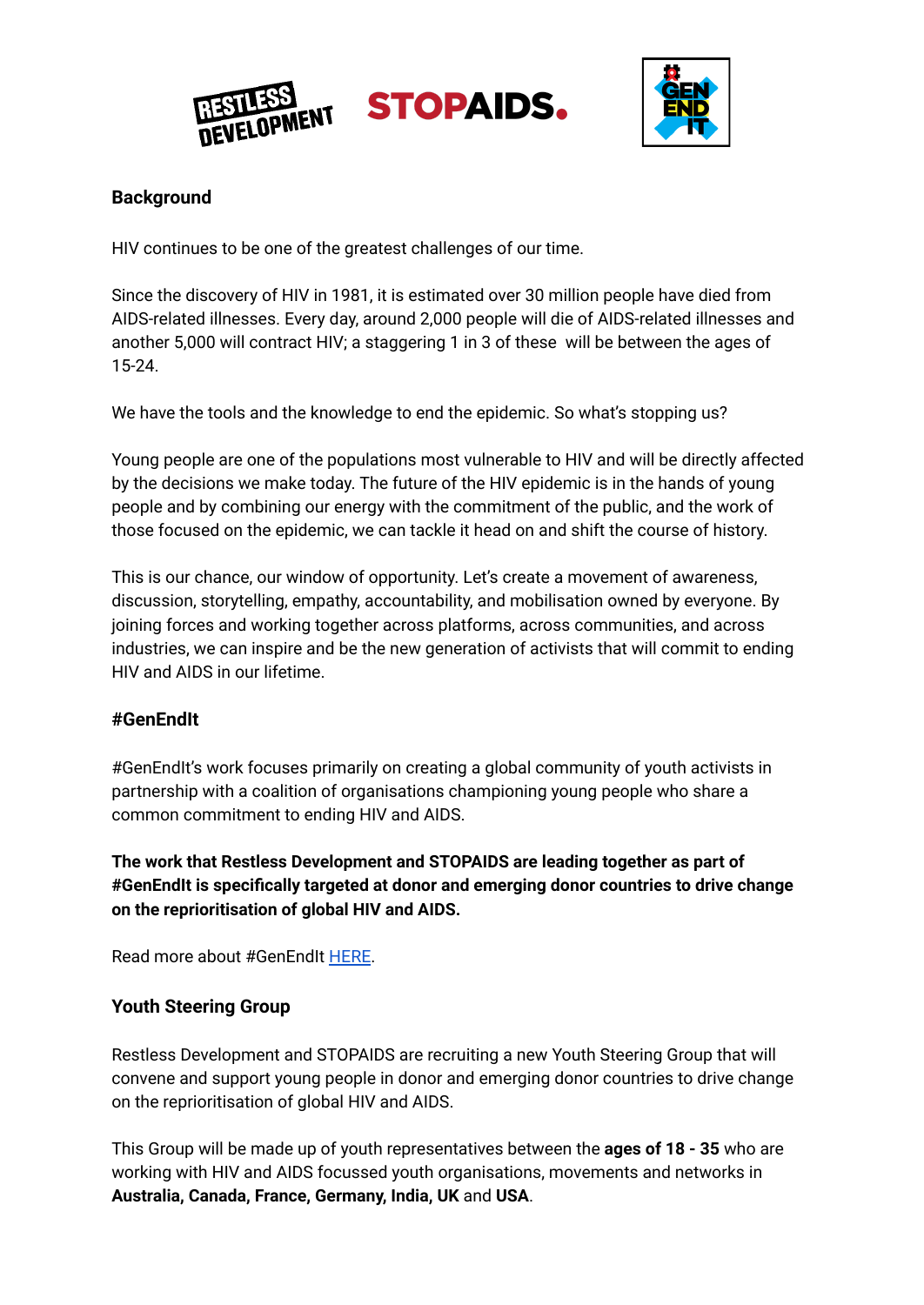





| <b>Title</b>          | Youth Steering Group Member                                                                                                     |
|-----------------------|---------------------------------------------------------------------------------------------------------------------------------|
| <b>Location</b>       | Australia, Canada, France, Germany, India, UK or USA                                                                            |
| <b>Compensation</b>   | Youth Steering Group Members will be offered compensation to<br>recognise the time commitments and expertise they are inputting |
| <b>Start Date</b>     | 30 May 2022                                                                                                                     |
| <b>End Date</b>       | 26 May 2023                                                                                                                     |
| <b>Hours per Week</b> | $2 - 4$ (approx)                                                                                                                |

#### Skills and Experience

We are looking for members to join the Youth Steering Group who:

- ➔ Are part of an existing active HIV and AIDS youth organisation, network or movement.
- → Bring previous experience collaborating with other young people to help design or deliver a campaign at either local, national or global level on HIV and AIDS.
- → Have strong knowledge of the causes of HIV as a public health threat.
- → Have experience of working effectively and collaboratively as part of a virtual team.
- $\rightarrow$  Bring a strong sense of commitment to the mission of #[GenEndIt](https://www.genendit.com/).

#### Main Responsibilities

The Youth Steering Group will work together to deliver the following activities:

- Co-design and lead a joint #GenEndIt campaign targeting donor and emerging donor countries on their reprioritisation of HIV and AIDS.
- Share and co-design tools and resources to support youth advocacy and campaigning.
- Amplify national campaigning actions and priorities through joined up mobilisation and communications activities.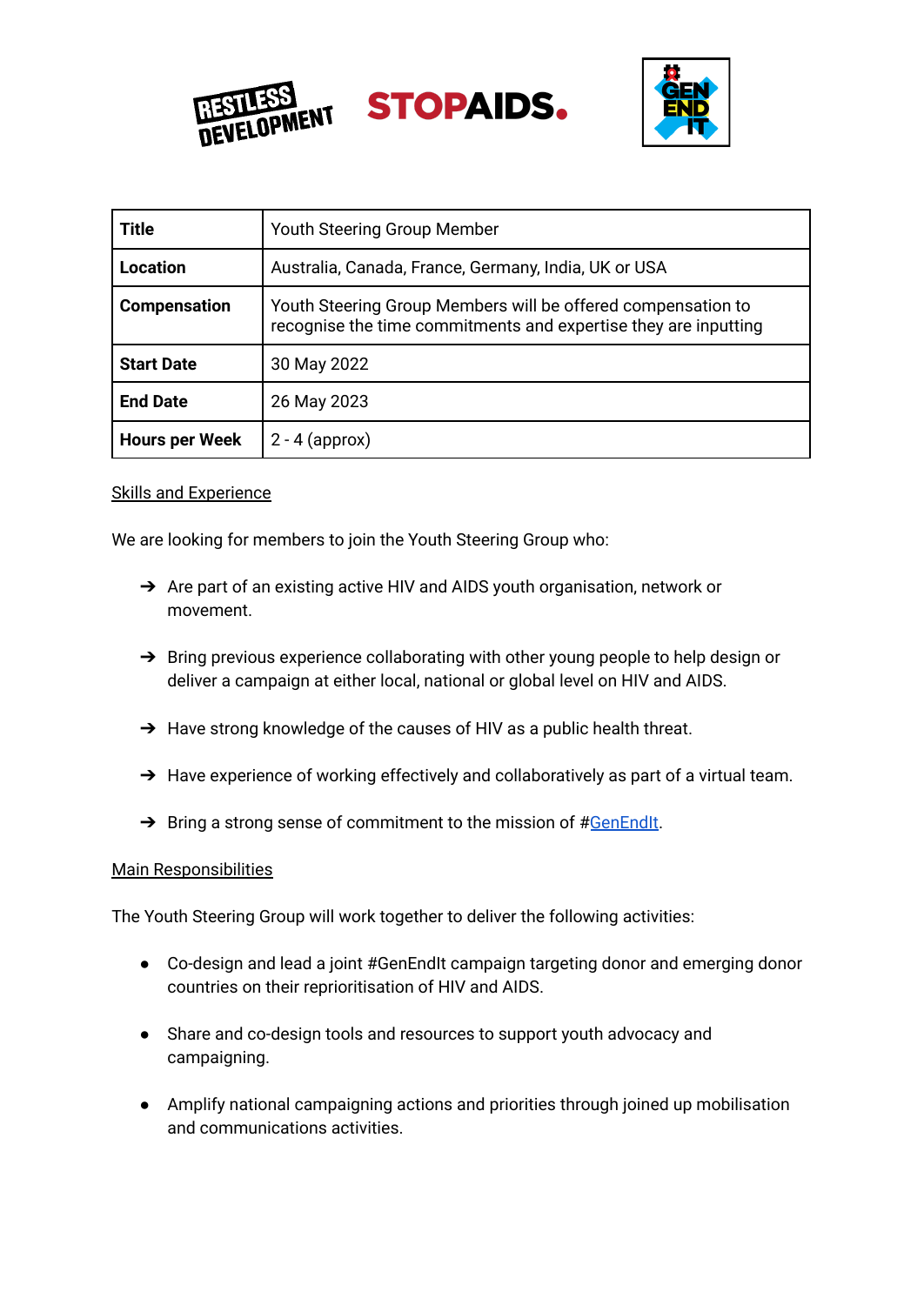



- Participate in various national, regional and global influencing global platforms to share #GenEndIt campaign priorities.
- Co-design and manage a Youth HIV Mobilisation Fund to provide small, micro grants to local advocacy and campaigning actions in the seven priority donor and emerging countries

### Requirements of the Role

There are several important requirements for this role, in particular:

- Participating in **three onboarding and induction calls the week of the 30 May 2022**.
- Attending **monthly coordination and planning calls**.
- Dedicating between **2 - 4 hours per week** to the work of the Youth Steering Group (this is a general estimate of time, and might be slightly more or less depending on upcoming activities and deadlines).
- Have **regular and reliable access to the internet** as most coordination will be via online platforms and using Google Docs.
- **Strong spoken and written English** as most communication will be conducted in English - other languages definitely considered an advantage.
- **Write a campaign blog or opinion piece at least once** during the duration of the term.

### Individual Benefits

This is an exciting opportunity for young leaders to join a diverse global network driving action and leading #GenEndIt campaigns. Members will be supported with all required training and resources especially on global coordination, communications and campaigns.

Specifically, joining the #GenEndIt Youth Steering Group will offer the following opportunities:

- Work with a diverse group of young people from around the world, learning from each other's work and building connections within and outside your country's borders.
- Have the opportunity to build capacity and skills around accountability, campaigning and communications.
- Create new and impactful relationships and connections with different decision makers, organisations, networks, movements, donors and other young people.

### Principles and Values